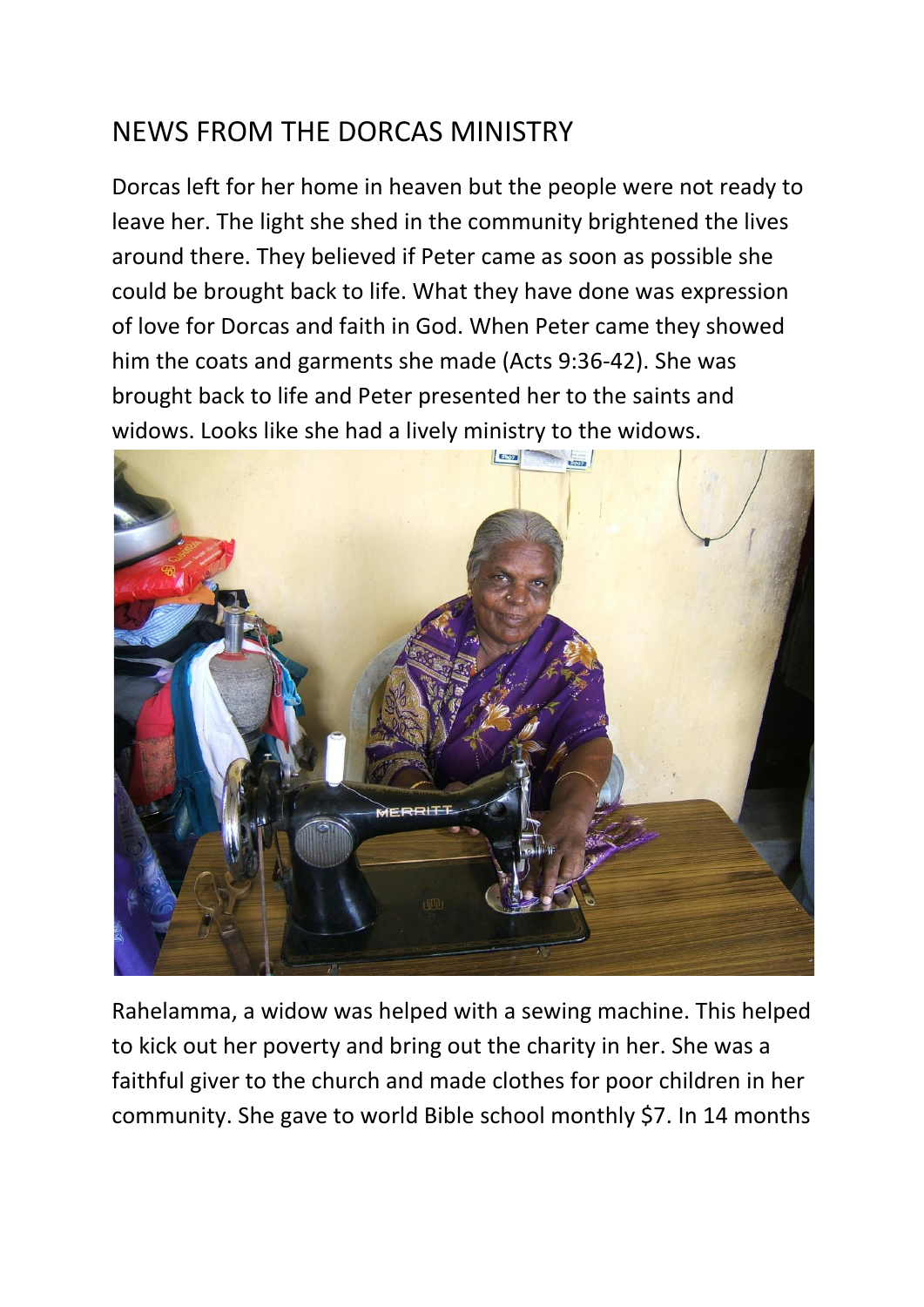she gave back the money of the machine. And she kept giving till she died.

Widows in the villages don't get much business stitching cloths. But they have plenty of pastures to raise goats. In the cities more people buy material and stitch clothes than buying readymade.



Hanna is a widow from K.K.Nagar. The love of Jesus has brightened her life. She raised her children in Godly ways and is a good soul winner.

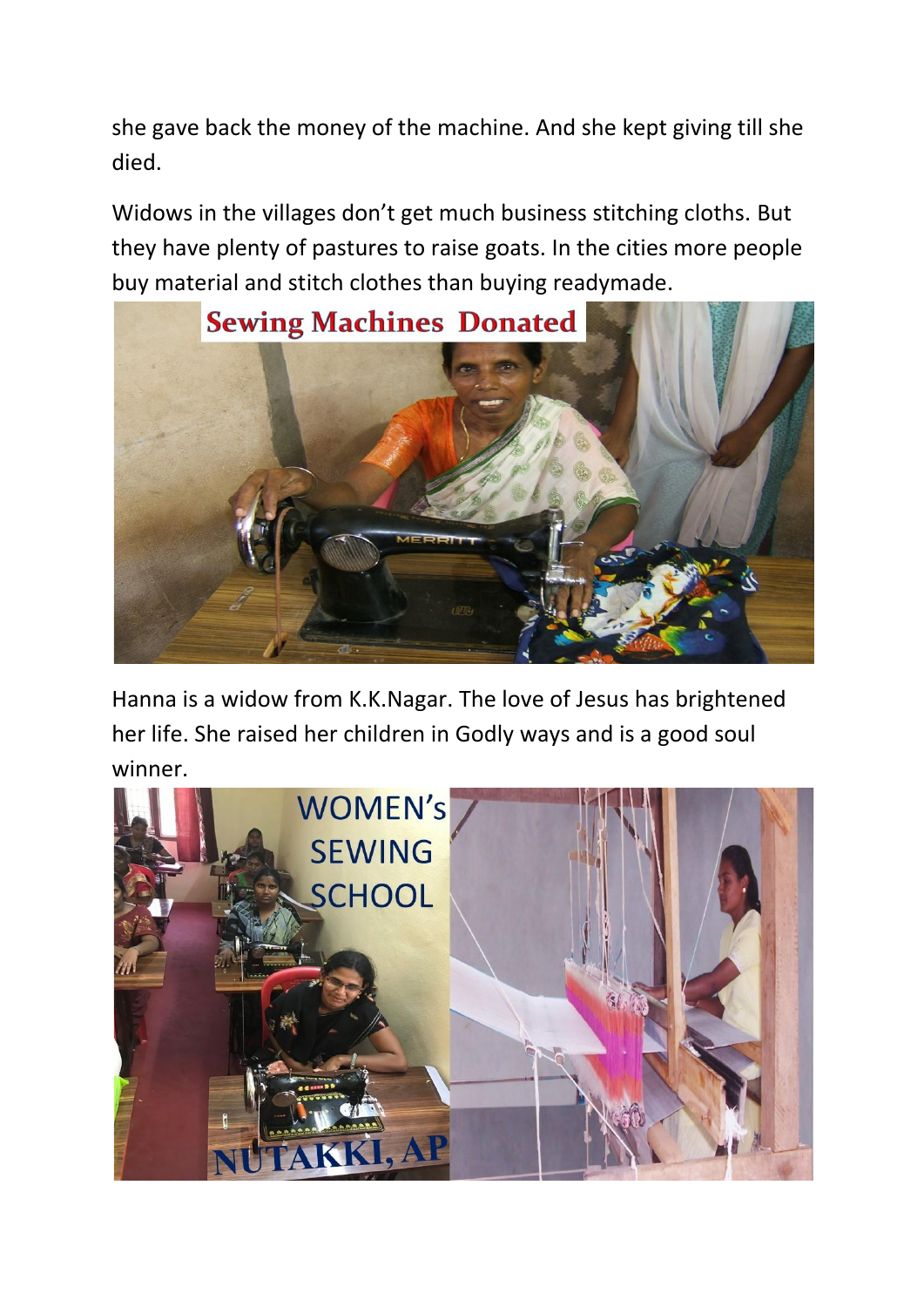The two sewing school operated by our sisters helped hundreds to learn sewing. Before the sewing class they a time of worship to God, study the word and ofcourse visiting. Life is better with Jesus and chrisatlike people. Praying for a hundred sewing schools.